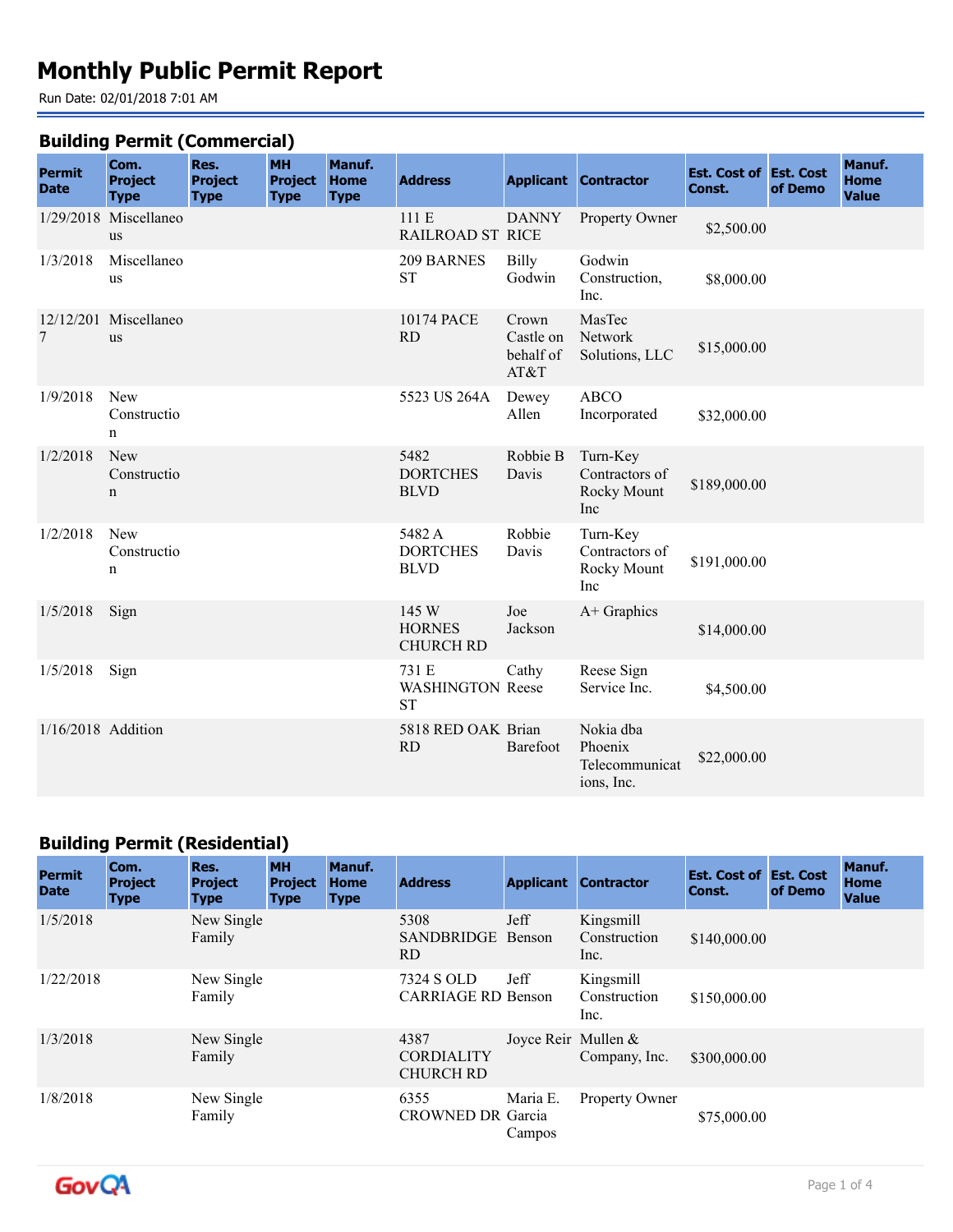## **Building Permit (Residential)**

| <b>Permit</b><br><b>Date</b> | Com.<br><b>Project</b><br><b>Type</b> | Res.<br><b>Project</b><br><b>Type</b> | <b>MH</b><br><b>Project</b><br><b>Type</b> | Manuf.<br><b>Home</b><br><b>Type</b> | <b>Address</b>                             |                        | <b>Applicant Contractor</b>                | <b>Est. Cost of Est. Cost</b><br>Const. | of Demo | Manuf.<br><b>Home</b><br><b>Value</b> |
|------------------------------|---------------------------------------|---------------------------------------|--------------------------------------------|--------------------------------------|--------------------------------------------|------------------------|--------------------------------------------|-----------------------------------------|---------|---------------------------------------|
| 1/10/2018                    |                                       | Renovation<br>/Alteration             |                                            |                                      | 5348 N NC 58                               |                        | Sue Avery Property Owner                   | \$5,000.00                              |         |                                       |
| 1/5/2018                     |                                       | Addition<br>(covered)                 |                                            |                                      | 111 N MAY ST Marry                         | Murray                 | Property Owner                             | \$60,000.00                             |         |                                       |
| 1/5/2018                     |                                       | Renovation<br>/Alteration             |                                            |                                      | 6711<br><b>ANNABELLA</b><br><b>RD</b>      | Gary<br>Shore          | Property Owner                             | \$20,000.00                             |         |                                       |
| 1/26/2018                    |                                       | Repair                                |                                            |                                      | 202 W CEDAR Richard<br><b>ST</b>           | Williams               | Property Owner                             | \$1,000.00                              |         |                                       |
| 1/29/2018                    |                                       | New Single<br>Family                  |                                            |                                      | 6943 WINTERS Rodrigo<br><b>RD</b>          | Raya<br>Reyes          | Property Owner                             | \$80,000.00                             |         |                                       |
| 1/30/2018                    |                                       | Repair                                |                                            |                                      | 6281<br><b>RICHARDSON</b><br><b>RD</b>     |                        | <b>Ricky Rice Property Owner</b>           | \$500.00                                |         |                                       |
| 1/30/2018                    |                                       | New Single<br>Family                  |                                            |                                      | 9967 NC 48                                 | Felicia<br>Manning     | Four Seasons<br>Contractors,<br><b>LLC</b> | \$250,000.00                            |         |                                       |
| 1/30/2018                    |                                       | New Single<br>Family                  |                                            |                                      | <b>2352 SWEET</b><br><b>BAY RD</b>         | Felicia<br>Manning     | Four Seasons<br>Contractors,<br><b>LLC</b> | \$200,000.00                            |         |                                       |
| 1/30/2018                    |                                       | New Single<br>Family                  |                                            |                                      | 3638<br><b>BAYVIEW CT</b>                  | Felicia<br>Manning     | Four Seasons<br>Contractors,<br><b>LLC</b> | \$200,000.00                            |         |                                       |
| 1/8/2018                     |                                       | New Single<br>Family                  |                                            |                                      | 1776<br><b>KINGFISHER</b><br><b>CT</b>     | Felicia<br>Manning     | Four Seasons<br>Contractors,<br><b>LLC</b> | \$220,000.00                            |         |                                       |
| 1/5/2018                     |                                       | New Single<br>Family                  |                                            |                                      | 6173 LUCAS<br><b>RD</b>                    | Ben Hager Hager        | Construction &<br>Remodeling,<br>Inc.      | \$215,000.00                            |         |                                       |
| 1/29/2018                    |                                       | New Single<br>Family                  |                                            |                                      | 5204<br>SANDBRIDGE Holland<br><b>RD</b>    | Dean                   | Dean A. Holland<br>Builders, Inc           | \$280,000.00                            |         |                                       |
| 1/22/2018                    |                                       | New Single<br>Family                  |                                            |                                      | 5295 ALONZA John W.<br>LN                  | Mincey                 | John Wesley<br>Mincey                      | \$12,000.00                             |         |                                       |
| 1/5/2018                     |                                       | Addition<br>(covered)                 |                                            |                                      | 12814<br><b>TAYLORS</b><br><b>STORE RD</b> | Frank<br><b>Brown</b>  | Michael Terry<br>Langley                   | \$18,500.00                             |         |                                       |
| 1/10/2018                    |                                       | New Single<br>Family                  |                                            |                                      | 9701 US 64A                                | Ben<br><b>Braddock</b> | Rock Creek<br>Home Builders<br><b>LLC</b>  | \$225,000.00                            |         |                                       |
| 1/31/2018                    |                                       | New Single<br>Family                  |                                            |                                      | 12449 W<br>PAMLICO ST                      |                        | Ted Daniel Ted S. Daniel                   | \$80,000.00                             |         |                                       |
| 1/9/2018                     |                                       | New Single<br>Family                  |                                            |                                      | 2866 S<br><b>BROWNTOWN Spikes</b><br>RD    | Todd                   | <b>Todd Spikes</b>                         | \$90,000.00                             |         |                                       |

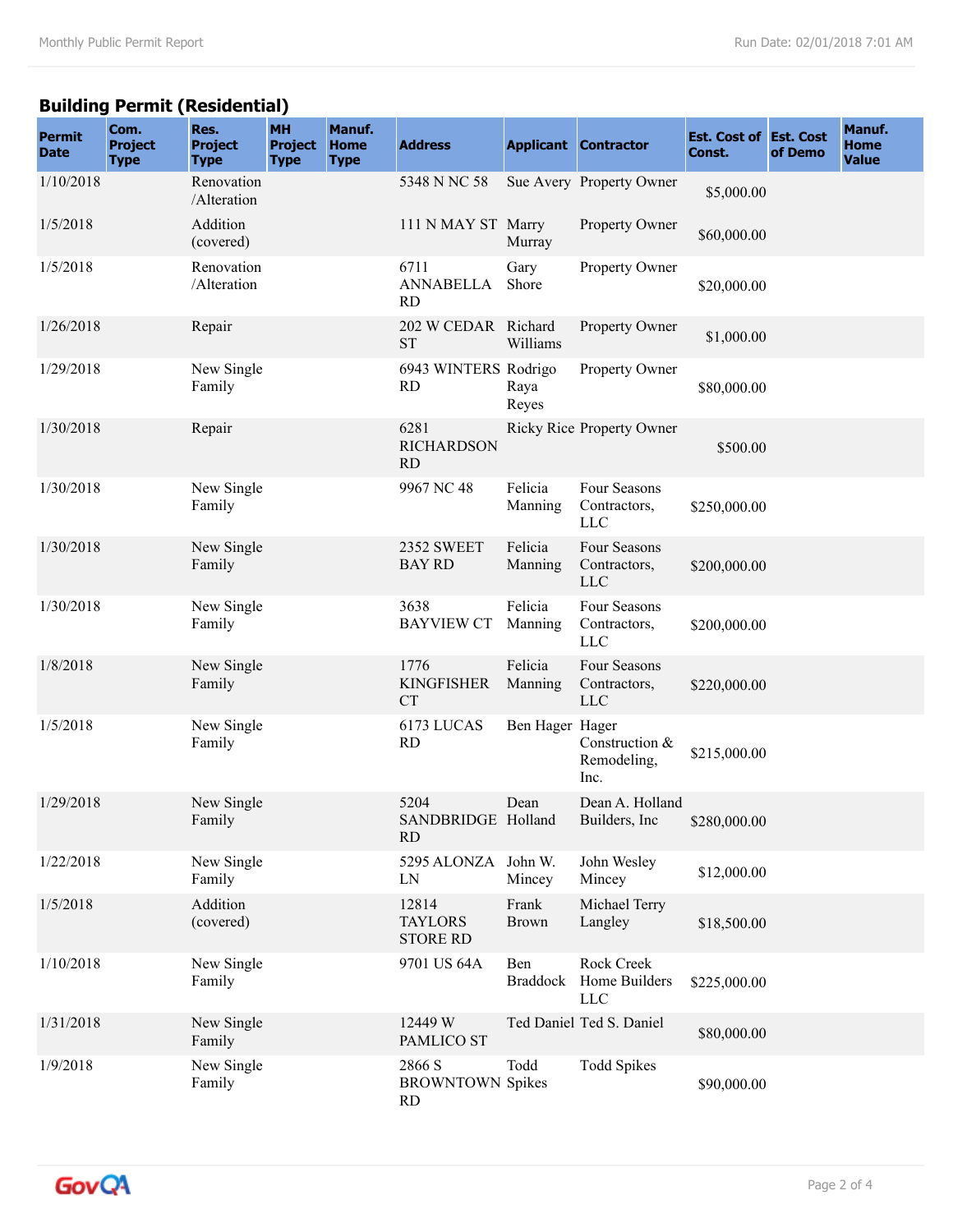## **Building Permit (Residential)**

| <b>Permit</b><br><b>Date</b> | Com.<br><b>Project</b><br><b>Type</b> | Res.<br><b>Project</b><br><b>Type</b> | <b>MH</b><br><b>Project</b><br><b>Type</b> | Manuf.<br>Home<br><b>Type</b> | <b>Address</b>                              | <b>Applicant</b>   | <b>Contractor</b>                            | <b>Est. Cost of Est. Cost</b><br>Const. | of Demo | Manuf.<br><b>Home</b><br><b>Value</b> |
|------------------------------|---------------------------------------|---------------------------------------|--------------------------------------------|-------------------------------|---------------------------------------------|--------------------|----------------------------------------------|-----------------------------------------|---------|---------------------------------------|
| 1/26/2018                    |                                       | New Single<br>Family                  |                                            |                               | 13107<br><b>BRANTLEY</b><br><b>WOODS RD</b> | J. Brent<br>Creech | Sierra Building<br>Company,<br>Incorporated  | \$262,000.00                            |         |                                       |
| 1/3/2018                     |                                       | Detached<br>Accessory                 |                                            |                               | <b>12657 WHITE</b><br><b>HOUSE RD</b>       | John<br>Williams   | Carolina<br>Structural, LLC                  | \$75,000.00                             |         |                                       |
| 1/25/2018                    |                                       | Miscellane<br>ous                     |                                            |                               | 11610 CAMP<br><b>CHARLES RD</b>             | Jonathan<br>Weller | <b>JOHN WELLER</b>                           | \$12,000.00                             |         |                                       |
| 9/13/2017                    |                                       | New Single<br>Family                  |                                            |                               | 10732 RED<br>OAK BLVD                       | Jason<br>Reams     | Jason D. Reams                               | \$380,000.00                            |         |                                       |
| 1/11/2018                    |                                       | New Single<br>Family                  |                                            |                               | 1133<br><b>MULBERRY</b><br><b>RD</b>        | Tara<br>Rabitz     | Wade Jurney<br>Homes (WJH<br>LLC)            | \$78,549.13                             |         |                                       |
| 1/11/2018                    |                                       | New Single<br>Family                  |                                            |                               | 1828 ASPEN<br><b>CT</b>                     | Tara<br>Rabitz     | Wade Jurney<br>Homes (WJH<br>LLC)            | \$65,866.97                             |         |                                       |
| 1/11/2018                    |                                       | New Single<br>Family                  |                                            |                               | 1136<br><b>MULBERRY</b><br>RD               | Tara<br>Rabitz     | Wade Jurney<br>Homes (WJH<br>LLC)            | \$78,549.13                             |         |                                       |
| 1/11/2018                    |                                       | New Single<br>Family                  |                                            |                               | 1824 ASPEN<br><b>CT</b>                     | Tara<br>Rabitz     | Wade Jurney<br>Homes (WJH<br>LLC)            | \$71,475.95                             |         |                                       |
| 1/11/2018                    |                                       | New Single<br>Family                  |                                            |                               | 1829 ASPEN<br><b>CT</b>                     | Tara<br>Rabitz     | Wade Jurney<br>Homes (WJH<br>LLC)            | \$78,549.13                             |         |                                       |
| 1/11/2018                    |                                       | New Single<br>Family                  |                                            |                               | 1825 ASPEN<br><b>CT</b>                     | Tara<br>Rabitz     | Wade Jurney<br>Homes (WJH<br>LLC)            | \$79,524.82                             |         |                                       |
| 1/11/2018                    |                                       | New Single<br>Family                  |                                            |                               | 1821 ASPEN<br><b>CT</b>                     | Tara<br>Rabitz     | Wade Jurney<br>Homes (WJH<br>LLC)            | \$70,605.28                             |         |                                       |
| 1/17/2018                    |                                       | New Single<br>Family                  |                                            |                               | 9541 W<br><b>TARBORO RD</b>                 | Craig<br>Gurgew    | Red Door<br>Homes of<br>Fayetteville,<br>LLC | \$90,000.00                             |         |                                       |
| 1/30/2018                    |                                       | Swimming<br>Pool                      |                                            |                               | 7861 BEND OF Ben<br>THE RIVER<br>RD         | Alexander          | <b>Ben Alexander</b>                         | \$28,000.00                             |         |                                       |

#### **Manufactured Home Permit**

| <b>Permit</b><br><b>Date</b> | Com.<br><b>Project</b><br><b>Type</b> | Res.<br><b>Project</b><br><b>Type</b> | <b>MH</b><br><b>Project</b><br><b>Type</b> | Manuf.<br><b>Home</b><br><b>Type</b> | <b>Address</b>          |                | <b>Applicant Contractor</b>    | <b>Est. Cost of Est. Cost</b><br>Const. | of Demo | Manuf.<br>Home<br><b>Value</b> |
|------------------------------|---------------------------------------|---------------------------------------|--------------------------------------------|--------------------------------------|-------------------------|----------------|--------------------------------|-----------------------------------------|---------|--------------------------------|
| 6/23/2017                    |                                       |                                       | <b>HUD</b>                                 | Multi-<br>Sectional RD               | 10103 CONE              | Rhonda<br>Mace | Jackie Waddell<br>M.Hm. Movers |                                         |         | \$8,000.00                     |
| 1/9/2018                     |                                       |                                       | <b>HUD</b>                                 | Singlewid 6830<br>e                  | RICHARDSON Booth<br>RD. | Charles        | Jackie Waddell<br>M.Hm. Movers |                                         |         | \$9,000.00                     |